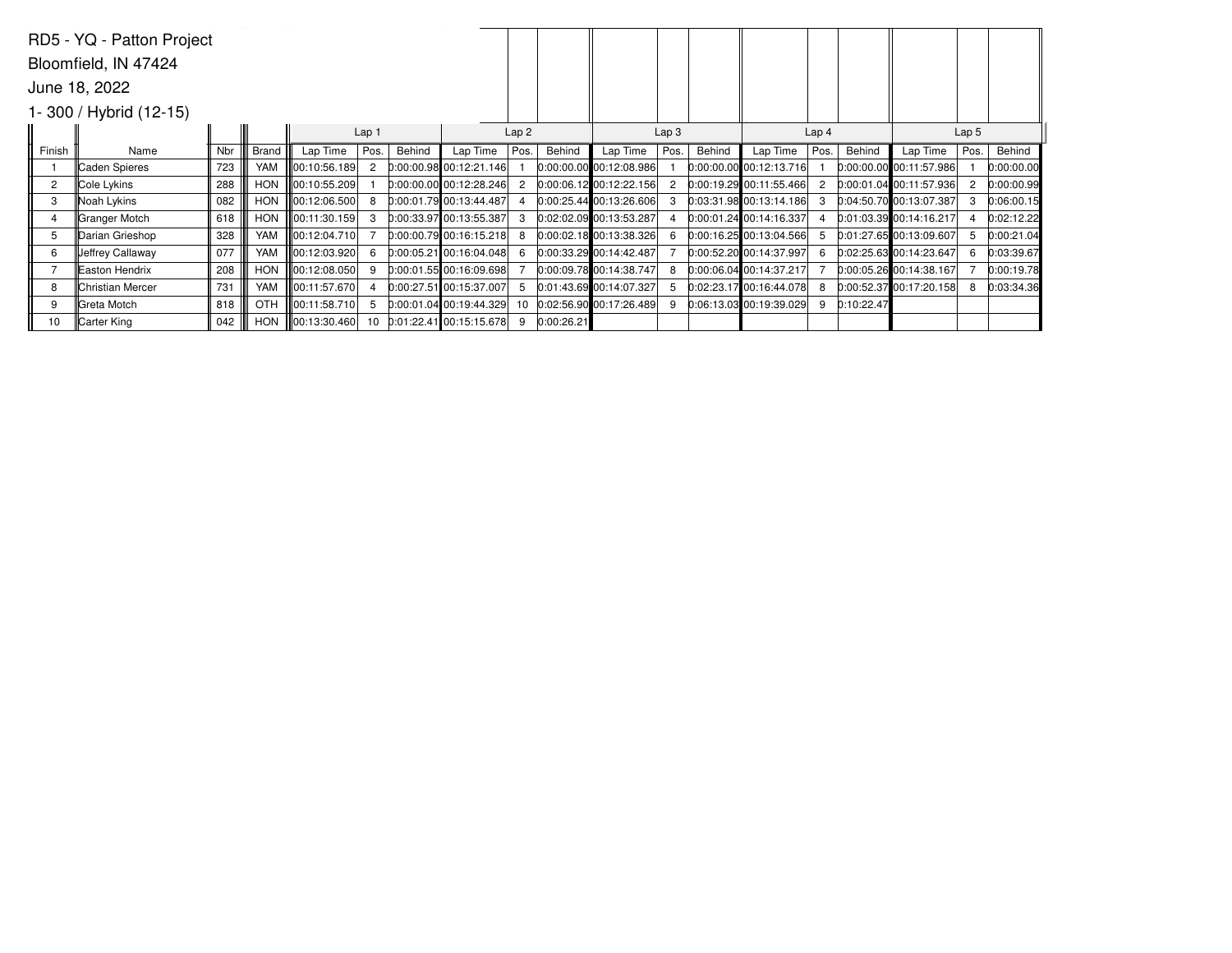|                | RD5 - YQ - Patton Project |     |            |               |                |        |                           |                |        |                            |                  |               |                            |                  |            |                           |                  |            |
|----------------|---------------------------|-----|------------|---------------|----------------|--------|---------------------------|----------------|--------|----------------------------|------------------|---------------|----------------------------|------------------|------------|---------------------------|------------------|------------|
|                | Bloomfield, IN 47424      |     |            |               |                |        |                           |                |        |                            |                  |               |                            |                  |            |                           |                  |            |
|                | June 18, 2022             |     |            |               |                |        |                           |                |        |                            |                  |               |                            |                  |            |                           |                  |            |
|                | 2 - Super Mini (12-15)    |     |            |               |                |        |                           |                |        |                            |                  |               |                            |                  |            |                           |                  |            |
|                |                           |     | Lap 1      |               |                |        |                           |                |        |                            | Lap <sub>3</sub> |               |                            | Lap <sub>4</sub> |            |                           | Lap <sub>5</sub> |            |
| Finish         | Name                      | Nbr | Brand      | Lap Time      | Pos.           | Behind | Lap Time                  | Pos.           | Behind | Lap Time                   | Pos.             | Behind        | Lap Time                   | Pos.             | Behind     | Lap Time                  | Pos.             | Behind     |
|                | Laykin Roach              | 619 | YAM        | 00:12:31.340  | -5             |        | $0:00:01.31$ 00:14:12.617 |                |        | 0:00:00.00 00:14:14.237    |                  |               | 0:00:00.00 00:13:49.327    |                  |            | 0:00:00.00 00:14:45.127   |                  | 0:00:00.00 |
| $\overline{2}$ | <b>Gage Harrison</b>      | 327 | YAM        | 00:12:30.030  | $\Delta$       |        | $0:00:01.68$ 00:15:11.738 |                |        | $0:00:27.88$ 00:14:19.956  |                  |               | 0:00:47.56 00:14:10.847    | 3                |            | 0:00:23.47 00:13:53.307   |                  | 0:00:33.23 |
| 3              | <b>Caden Harrison</b>     | 711 | YAM        | 00:11:44.890  |                |        | 0:00:00.00 00:15:28.997   | $\overline{2}$ |        | 0:00:29.93 00:14:00.277    | 2                |               | 0:00:15.97 00:14:34.937    | 2                |            | $0:01:01.58$ 00:14:44.847 |                  | 0:00:28.07 |
| $\overline{4}$ | Holten Nicholson          | 375 | <b>HON</b> | 00:12:45.220  | 6              |        | 0:00:13.88 00:16:27.748   |                |        | 0:00:03.08 00:14:39.497    |                  |               | 0:00:01.00 00:14:23.417    |                  |            | $0:02:03.31$ 00:14:53.418 |                  | 0:02:35.35 |
| 5              | Hank Todd                 | 939 | POL        | 00:14:04.461  | 10             |        | 0:00:08.17 00:15:05.427   | 8              |        | 0:00:02.31 00:16:09.488    |                  |               | 0:00:41.32 00:14:31.417    | 5                | 0:01:34.91 |                           |                  |            |
| 6              | Camden Gilstrap           | 010 | <b>HON</b> | 00:12:18.820  | $\overline{2}$ |        | 0:00:33.93 00:15:27.837   |                |        | 0:00:04.88 00:16:04.808    |                  |               | 0:01:49.74 00:16:12.178    | 6                | 0:00:12.85 |                           |                  |            |
|                | Jaxon Latimer             | 024 | YAM        | 00:13:21.620  | 8              |        | 0:00:24.82 00:15:45.958   |                |        | 0:01:13.06 00:15:30.478    | 6                |               | 0:00:45.59 00:15:31.377    |                  | 0:00:05.79 |                           |                  |            |
| 8              | Tripp Wathen              | 722 | OTH        | 00:12:28.350  | 3              |        | 0:00:09.53 00:15:26.167   | 6              |        | 0:00:05.36 00:18:50.280    | 8                |               | 0:01:25.42 00:16:04.648    | 8                | 0:02:40.01 |                           |                  |            |
| 9              | Reece Caswell             | 007 | YAM        | 00:15:32.521  | 13             |        | $0:00:31.15$ 00:15:57.908 |                |        | 12 0:01:01.04 00:16:25.998 |                  |               | 10 0:00:39.14 00:15:41.598 | 9                | 0:00:48.58 |                           |                  |            |
| 10             | IBriar Kuhl               | 030 | OTH        | 100:13:56.291 | 9              |        | 0:00:34.67 00:16:33.098   |                |        | 0:00:15.00 00:16:47.898    |                  |               | 0:00:32.49 00:16:22.548    | 10               | 0:00:01.81 |                           |                  |            |
| 11             | <b>IGabe Walton</b>       | 114 | <b>HON</b> | 00:15:01.371  | 12             |        | 0:00:41.62 00:20:04.940   |                |        | 13 0:03:35.88 00:19:50.323 | 11               |               | 0:07:00.20 00:19:36.359    | 11               | 0:10:53.15 |                           |                  |            |
| 12             | Nic Fox                   | 260 | POL        | 00:23:27.266  | 15             |        | 0:05:28.44 00:17:29.728   | 15             |        | $0:02:27.21$ 00:17:17.928  | 14               |               | $0:00:54.30$ 00:17:19.139  | 12               | 0:01:01.06 |                           |                  |            |
| 13             | Layne Patterson           | 411 | YAM        | 00:17:58.823  | 14             |        | 0:02:26.30 00:20:30.960   |                |        | 14 0:03:23.47 00:18:50.839 |                  |               | 13 0:02:02.93 00:18:39.749 | 13               | 0:00:26.31 |                           |                  |            |
| 14             | <b>Reese Yates</b>        | 918 | <b>OTH</b> | 00:14:19.751  | 11             |        | $0:00:15.29$ 00:15:54.638 |                |        | 10 0:01:01.42 00:25:03.302 |                  |               | 12 0:00:21.05 00:25:29.232 | 14               | 0:04:46.55 |                           |                  |            |
| 15             | Uace Layer                | 247 | YAM        | 00:12:56.800  | 7              |        | $0:00:11.58$ 00:14:52.357 | -5             |        | $0:00:02.50$ 00:55:22.477  |                  | 15 0:24:56.71 |                            |                  |            |                           |                  |            |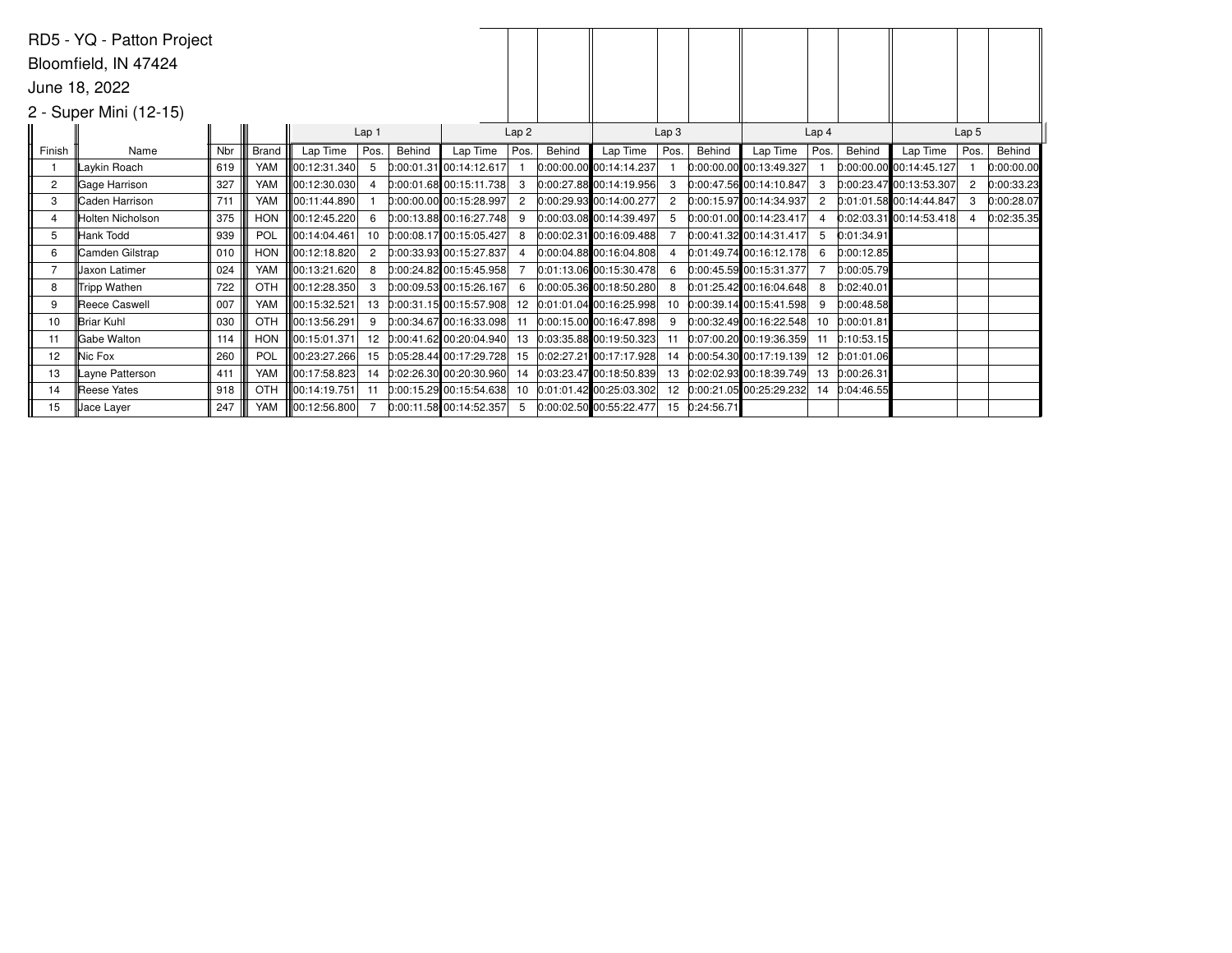|                | RD5 - YQ - Patton Project |     |              |                    |                  |        |                             |                  |        |                           |                  |            |                           |                  |            |                  |      |        |
|----------------|---------------------------|-----|--------------|--------------------|------------------|--------|-----------------------------|------------------|--------|---------------------------|------------------|------------|---------------------------|------------------|------------|------------------|------|--------|
|                | Bloomfield, IN 47424      |     |              |                    |                  |        |                             |                  |        |                           |                  |            |                           |                  |            |                  |      |        |
|                | June 18, 2022             |     |              |                    |                  |        |                             |                  |        |                           |                  |            |                           |                  |            |                  |      |        |
|                | 3 - Girls Open (12-15)    |     |              |                    |                  |        |                             |                  |        |                           |                  |            |                           |                  |            |                  |      |        |
|                |                           |     |              |                    | Lap <sub>1</sub> |        |                             | Lap <sub>2</sub> |        |                           | Lap <sub>3</sub> |            |                           | Lap <sub>4</sub> |            | Lap <sub>5</sub> |      |        |
| Finish         | Name                      | Nbr | <b>Brand</b> | Lap Time           | Pos.             | Behind | Lap Time                    | Pos.             | Behind | Lap Time                  | Pos.             | Behind     | Lap Time                  | Pos.             | Behind     | Lap Time         | Pos. | Behind |
|                | Uordyn Bell               | 196 | OTH          | 00:13:50.941       |                  |        | $0:00:00.00$ 00:17:01.149   |                  |        | $0:00:00.00$ 00:17:32.198 |                  |            | $0:00:00.00$ 00:16:24.218 |                  | 0:00:00.00 |                  |      |        |
| $\overline{2}$ | Gracyn Collier            | 949 | YAM          | 100:14:32.252      | $\overline{2}$   |        | $[0:00:41.31]$ 00:17:38.618 | 2                |        | $0:01:18.78$ 00:18:18.619 | 2                |            | 0:02:05.20 00:17:35.729   |                  | 0:03:16.71 |                  |      |        |
| 3              | Hayly Dixon               | 065 | <b>OTH</b>   | 100:14:34.192      | 3                |        | $0:00:01.94$ 00:18:59.189   | 3                |        | $0:01:22.51$ 00:17:34.148 | з.               |            | 0:00:38.04 00:17:19.089   |                  | 0:00:21.40 |                  |      |        |
|                | <b>Brooke Phillips</b>    | 121 | YAM          | 00:17:08.423       |                  |        | 0:02:34.23 00:19:20.229     |                  |        | $0:02:55.27$ 00:20:01.630 |                  |            | 0:05:22.75 00:19:23.789   |                  | 0:07:27.45 |                  |      |        |
| 5              | Jocelyn Mercer            | 709 | YAM          | $\ 00:23:59.026\ $ | 6                |        | 0:02:10.90 00:17:26.338     |                  |        | 0:04:56.71 00:17:17.039   | 5                | 0:02:12.12 |                           |                  |            |                  |      |        |
| 6              | Ella France               | 009 | YAM          | 00:21:48.125       |                  |        | 0:04:39.70 00:23:40.921     | 6                |        | $0:04:03.68$ 00:22:22.271 | 6                | 0:09:08.91 |                           |                  |            |                  |      |        |
|                | <b>Tavah Stinson</b>      | 012 | <b>HON</b>   | 00:29:58.789       |                  |        | 0:05:59.76 00:26:16.673     |                  |        | $0:10:46.41$ 0.37:01.913  |                  | 0:25:26.05 |                           |                  |            |                  |      |        |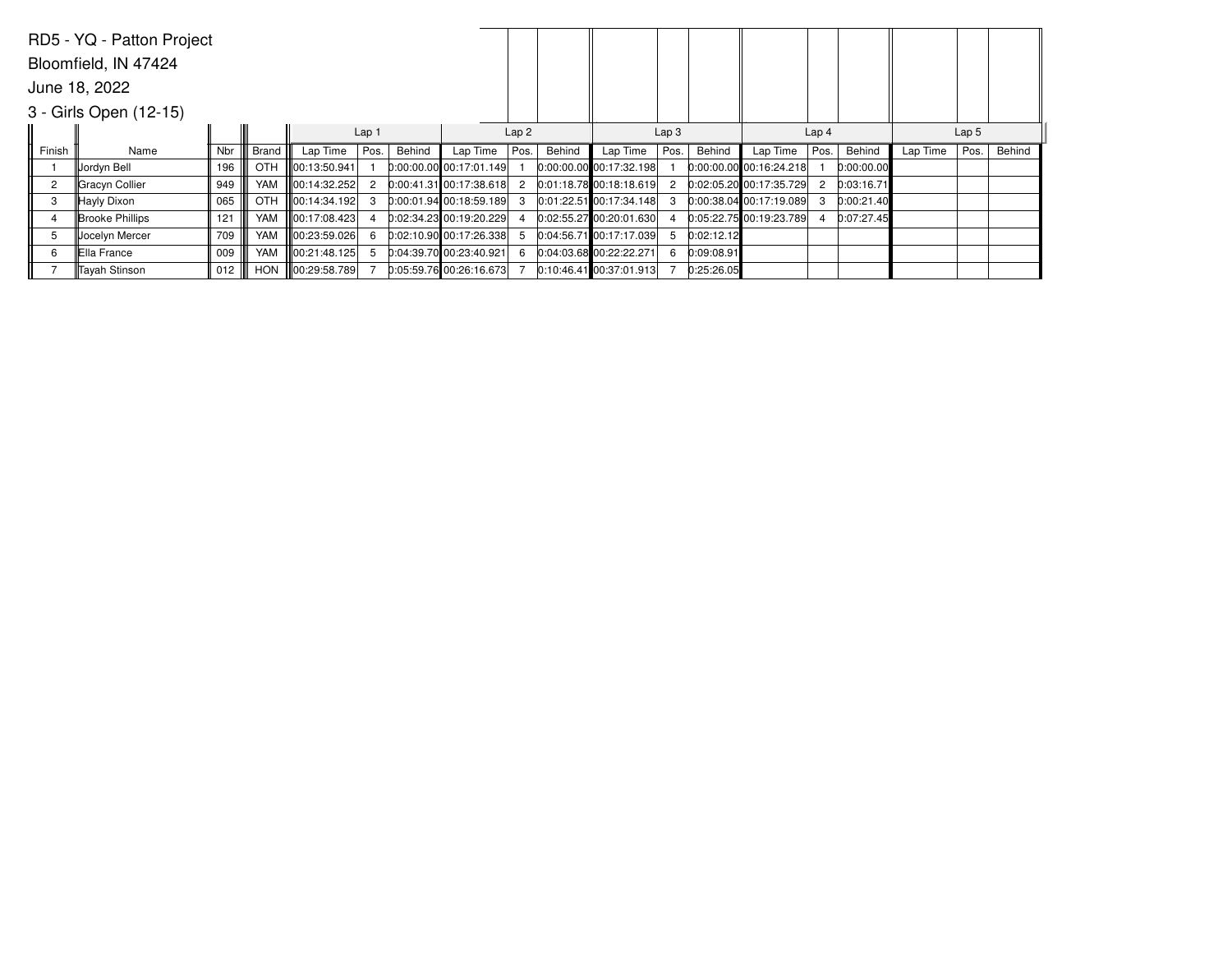|        | RD5 - YQ - Patton Project |       |       |                   |      |            |          |                  |        |          |                  |        |          |                  |        |          |                  |        |
|--------|---------------------------|-------|-------|-------------------|------|------------|----------|------------------|--------|----------|------------------|--------|----------|------------------|--------|----------|------------------|--------|
|        | Bloomfield, IN 47424      |       |       |                   |      |            |          |                  |        |          |                  |        |          |                  |        |          |                  |        |
|        | June 18, 2022             |       |       |                   |      |            |          |                  |        |          |                  |        |          |                  |        |          |                  |        |
|        | 4 - 90 Limited            |       |       |                   |      |            |          |                  |        |          |                  |        |          |                  |        |          |                  |        |
|        |                           | Lap 1 |       |                   |      |            |          | Lap <sub>2</sub> |        |          | Lap <sub>3</sub> |        |          | Lap <sub>4</sub> |        |          | Lap <sub>5</sub> |        |
| Finish | Name                      | Nbr   | Brand | Lap Time          | Pos. | Behind     | Lap Time | Pos.             | Behind | Lap Time | Pos.             | Behind | Lap Time | Pos.             | Behind | Lap Time | Pos.             | Behind |
|        | Harper Cornelius          | 011   |       | YAM 800:31:27.712 |      | 0:00:00.00 |          |                  |        |          |                  |        |          |                  |        |          |                  |        |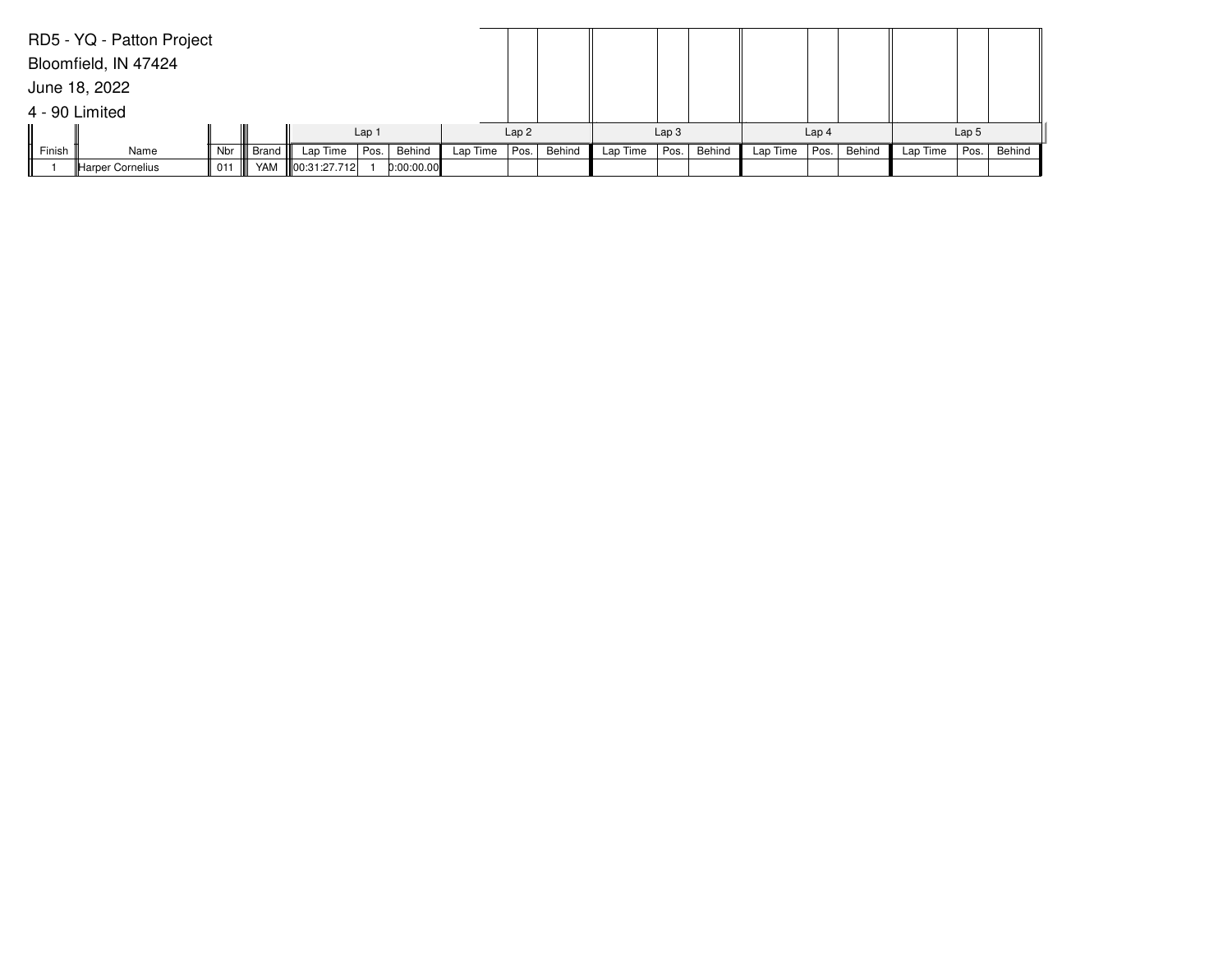|        | RD5 - YQ - Patton Project |     |       |                  |      |        |                         |      |        |                           |      |            |                  |      |        |                  |      |        |
|--------|---------------------------|-----|-------|------------------|------|--------|-------------------------|------|--------|---------------------------|------|------------|------------------|------|--------|------------------|------|--------|
|        | Bloomfield, IN 47424      |     |       |                  |      |        |                         |      |        |                           |      |            |                  |      |        |                  |      |        |
|        | June 18, 2022             |     |       |                  |      |        |                         |      |        |                           |      |            |                  |      |        |                  |      |        |
|        | $6 - 90$ Stock $(8-12)$   |     |       |                  |      |        |                         |      |        |                           |      |            |                  |      |        |                  |      |        |
|        |                           |     |       | Lap <sub>1</sub> |      |        | Lap <sub>2</sub>        |      |        | Lap <sub>3</sub>          |      |            | Lap <sub>4</sub> |      |        | Lap <sub>5</sub> |      |        |
| Finish | Name                      | Nbr | Brand | Lap Time         | Pos. | Behind | Lap Time                | Pos. | Behind | Lap Time                  | Pos. | Behind     | Lap Time         | Pos. | Behind | Lap Time         | Pos. | Behind |
|        | Ruger Foster              | 031 | POL   | 00:19:03.074     |      |        | 0:00:00.00 00:22:34.031 |      |        | $0:00:00.00$ 00:30:21.815 |      | 0:00:00.00 |                  |      |        |                  |      |        |